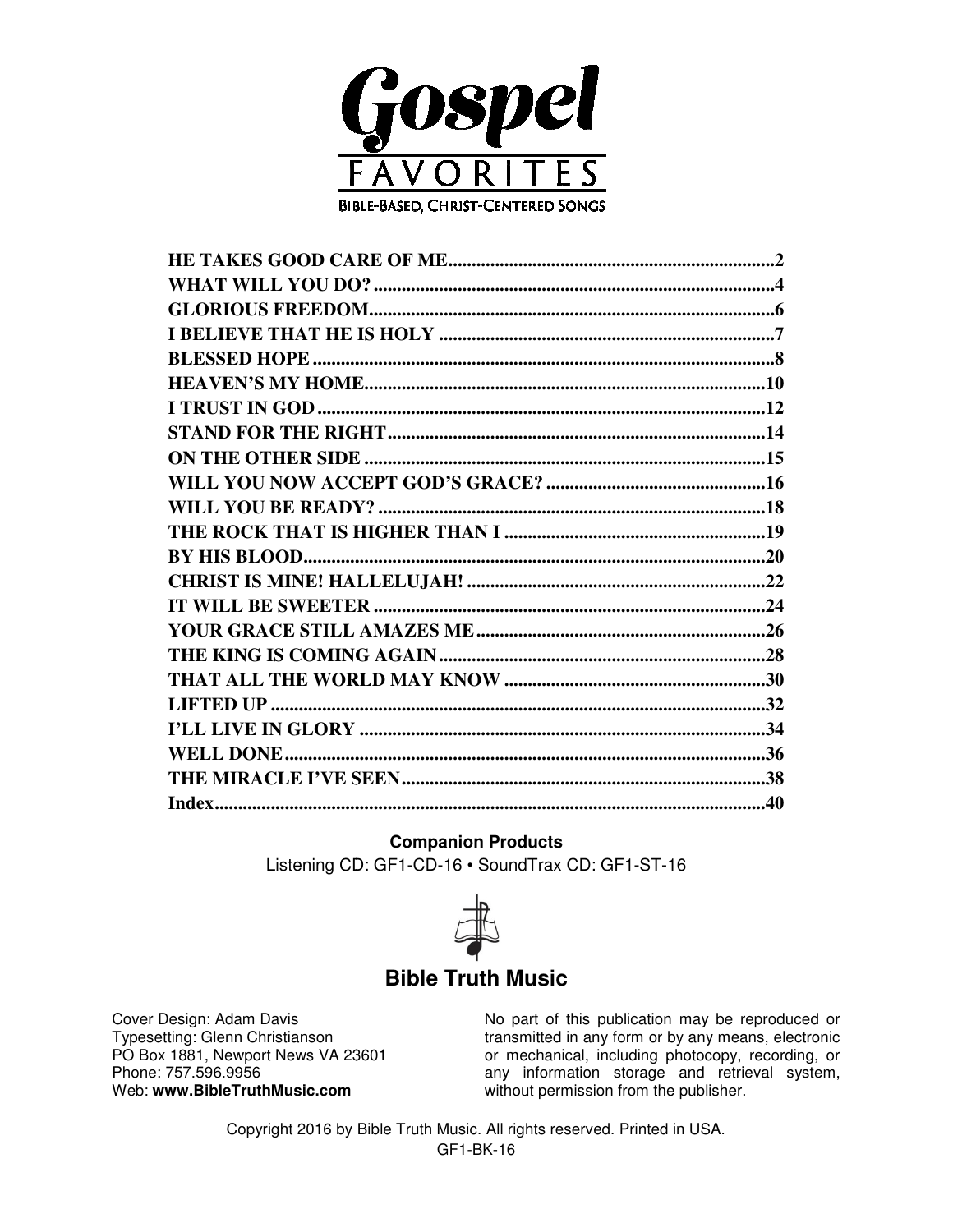### What Will You Do?

**Byron Foxx** 

**Byron Foxx** 



Copyright © 2016 by Bible Truth Music in HALLELUJAH! CHRIST AROSE! All rights reserved.

4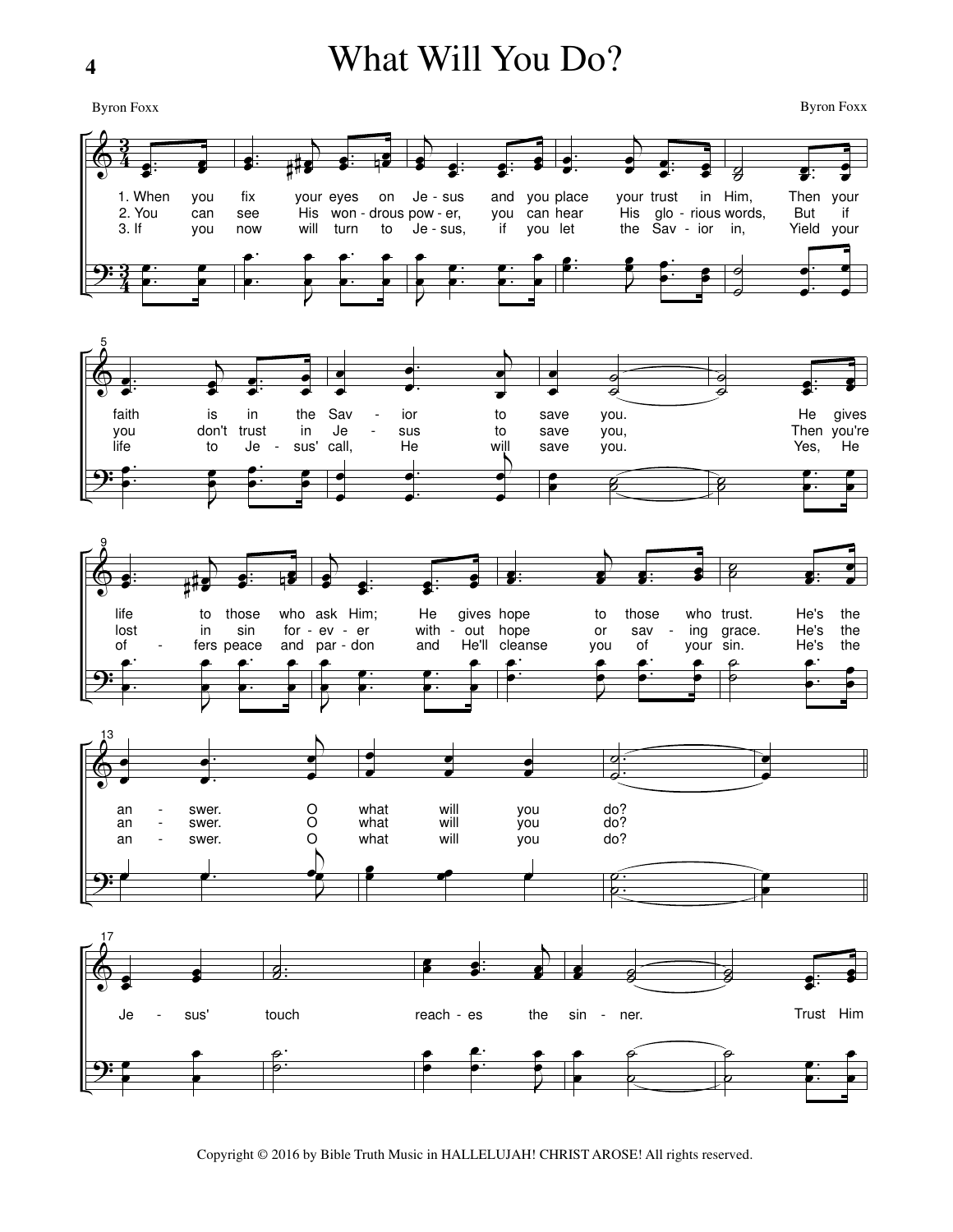## Will You Be Ready?

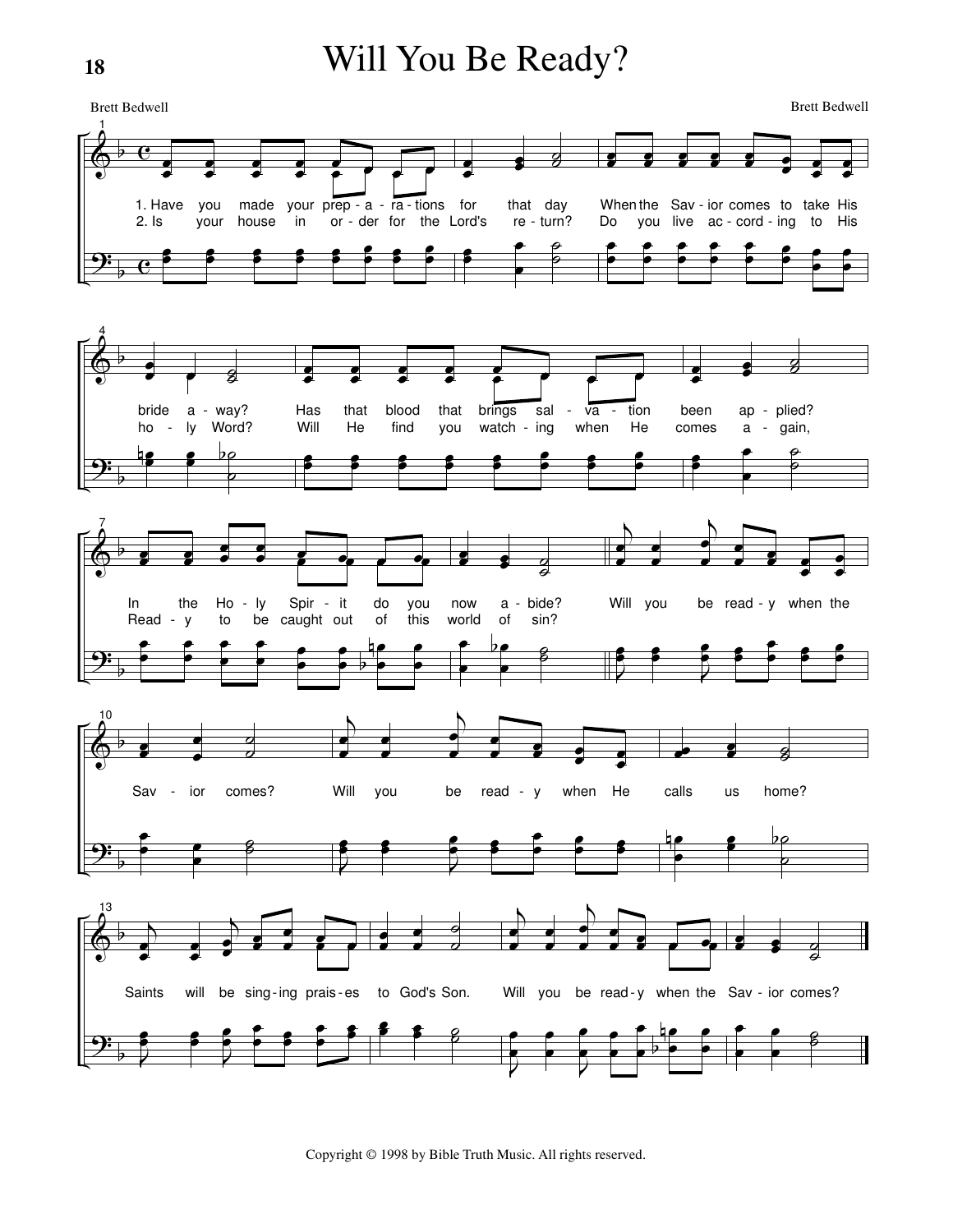# Christ Is Mine! Hallelujah!

Byron Foxx



Copyright © 2008 by Bible Truth Music. All rights reserved.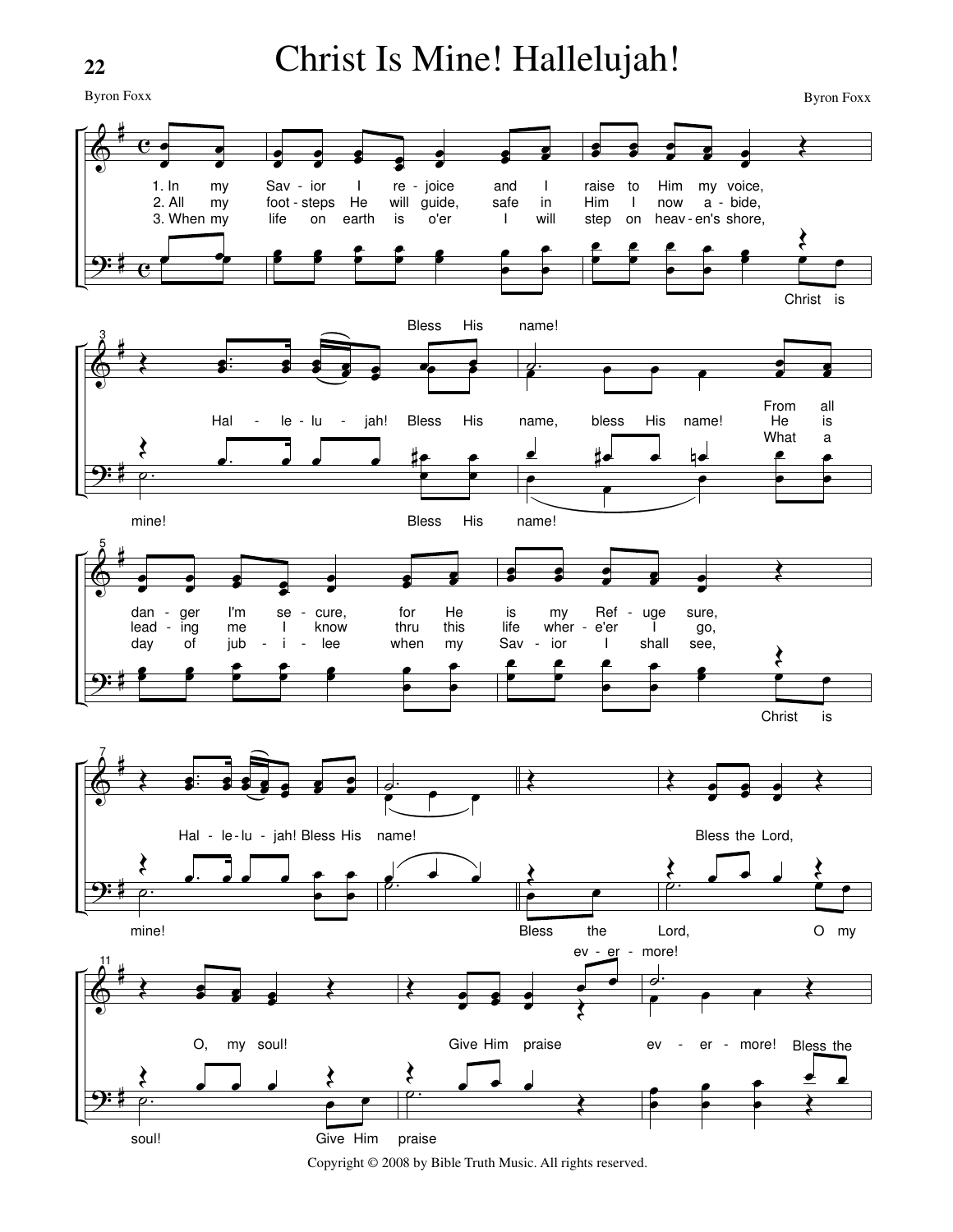# The King Is Coming Again

Glenn & Jan Christianson

Glenn & Jan Christianson



Copyright © 2001 by Bible Truth Music. All rights reserved.

28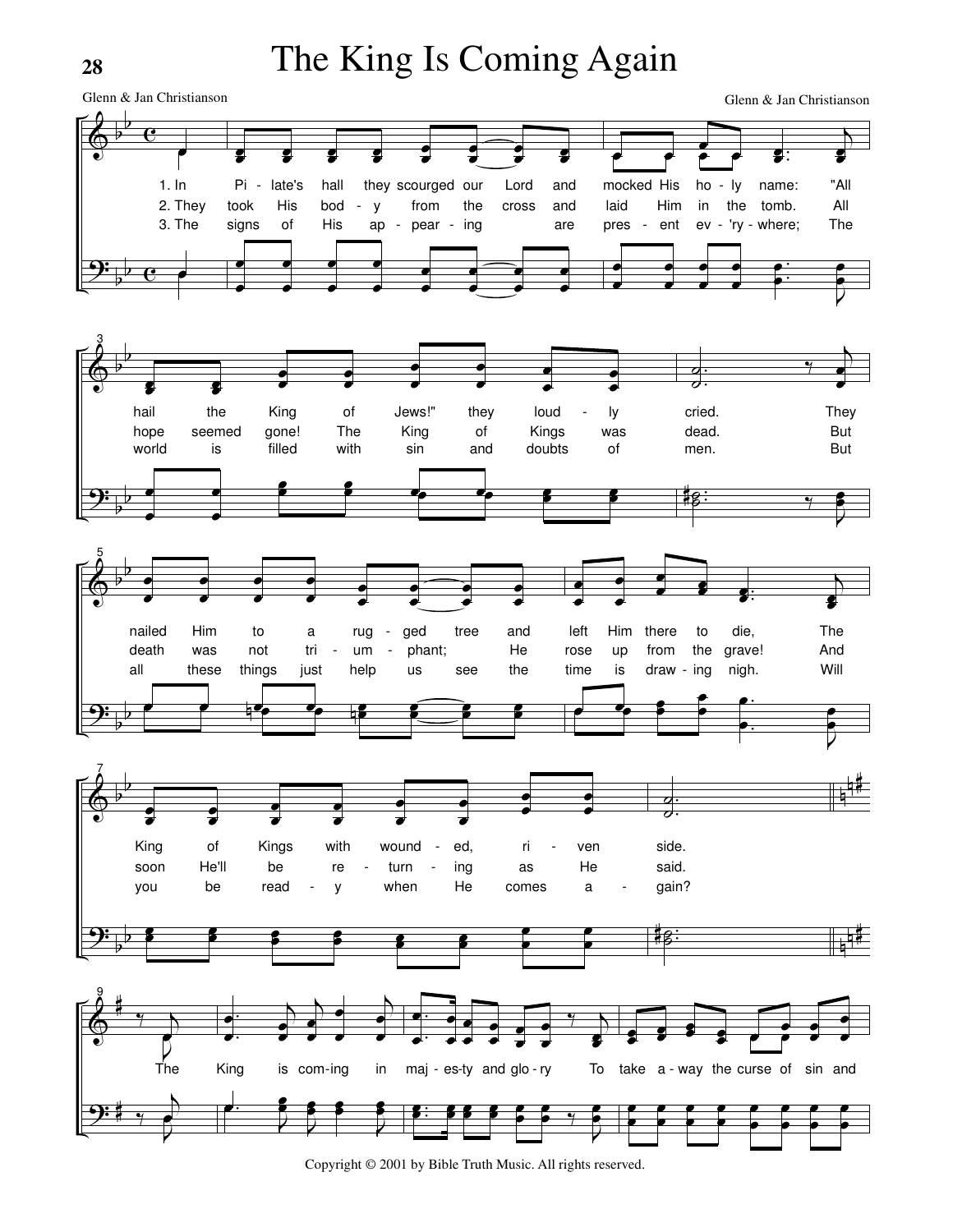# I'll Live in Glory

 $\pmb{\Diamond}$ <u>9:</u> b b b b b b b b  $\overline{\mathbf{e}}$  $\overline{e}$  $\overline{b}$ œ œ 1. I'd 2. I 3. The  $\overline{b}$ œ œ œ œ œ œ œ œ œ œ  $\overline{b}$ œ  $\cdot$   $\cdot$ œ  $\overline{b}$ œ œ like want end to to I stay be know here of is long - er ser - vice near - ing; than by a œ œ œ œ œ œ œ œ  $\overline{Q}$ œ œ œ œ J œ œ œ œ œ œ œ œ œ œ . . œ œ  $\overline{b}$ œ œ man's al - lot - ted long faith this I pil - grim way, look a - way days And And To œ œ œ œ œ œ œ œ . . œ œ  $\overline{b}$ œ œ  $\bm{\phi}$ <u>9:</u> b b b b b b b b 3 œ œ œ œ œ œ œ œ  $\overline{b}$ œ œ œ œ  $\overline{b}$ œ œ watch lead yon the the der fleet - ing lost home to su chang - es Je - sus per - nal, of as the œ œ œ œ œ œ œ œ  $\overline{b}$ œ œ œ œ  $\overline{a}$ œ œ œ म्<br>प œ œ œ œ œ œ . . œ  $\frac{1}{2}$  $\nabla$ œ  $\overline{b}$ life's fer - vent - ly land un - e - ven of end - less I way; pray; day; But As I'll œ œ œ œ œ œ œ œ . . œ œ J œ œ  $\pmb{\phi}$ <u>9:</u>  $\frac{1}{2}$ b b b b b b b 5 œ œ œ œ œ œ œ œ  $\overline{\mathcal{L}}$ œ  $\overrightarrow{ }$ œ  $\overline{b}$ œ œ if day cling my by to Sav day Him ior I for calls trav - el, ev me er to I'll and œ œ œ œ œ œ œ œ  $\nabla$ œ œ œ œ  $\nabla$ œ œ œ œ œ œ œ œ œ œ . . œ œ  $\overline{b}$ œ œ that keep look sweet Him be home ev yond on er the high, sky, nigh, I'll And And œ œ œ œ œ œ œ œ . . œ œ  $\bar{P}$ œ œ  $\pmb{\phi}$ <u>9:</u> b b b b b b b b 7 œ œ œ œ œ œ œ œ  $\overline{b}$ œ œ œ œ  $\overline{b}$ œ œ live live spend with with the Him Him end for  $-$ <br>for  $$ for less ev -  $\frac{ev}{a}$ . a er er ges in in in œ œ œ **s** J œ œ œ œ J œ œ œ œ œ œ œ œ œ œ . . œ œ glo glo glo ry ry ry by by by and and and by. by. by. œ œ œ œ œ œ œ  $\bullet$  . . œ œ J. M. Henson J. M. Henson